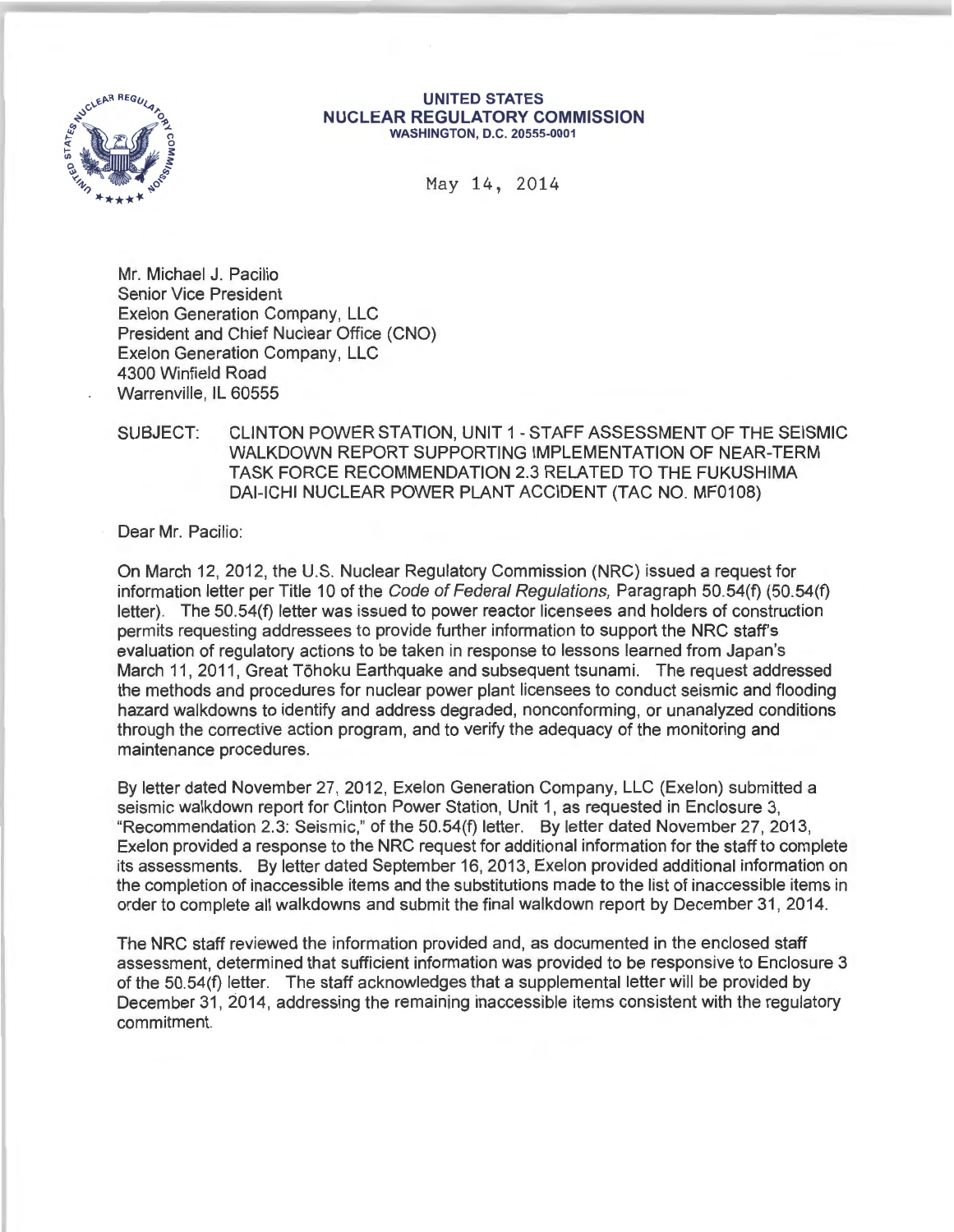M. Pacilio - 2 -

If you have any questions, please contact me at 301-415-1380 or by e-mail at Blake.Purnell@nrc.gov.

Sincerely,

## *IRA* **E. Brown for** *I*

Blake Purnell, Project Manager Plant Licensing 111-2 and Planning and Analysis Branch Division of Operating Reactor Licensing Office of Nuclear Reactor Regulation

Docket No. 50-461

Enclosure: Staff Assessment of Seismic Walkdown Report

cc w/encl: Distribution via Listserv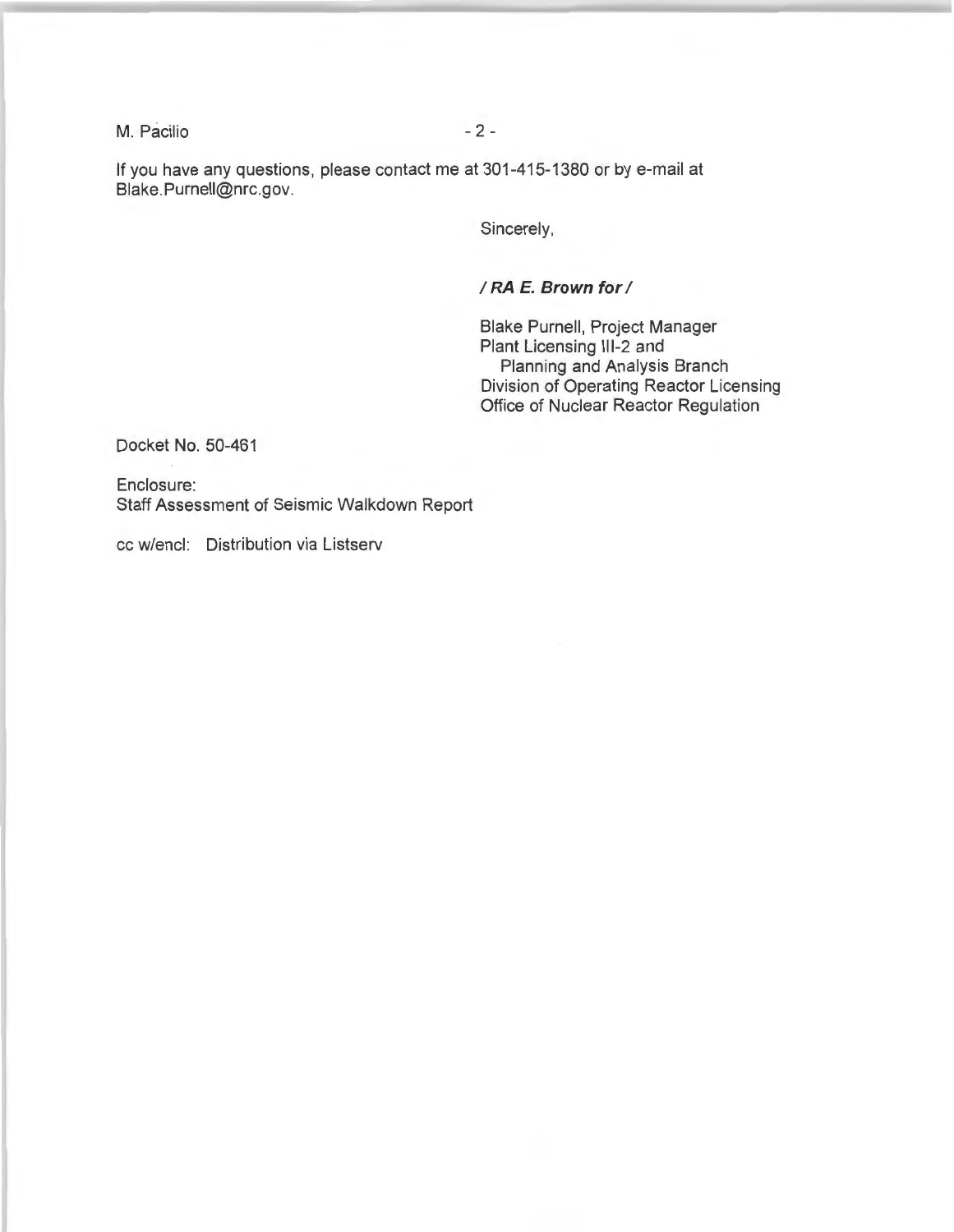## STAFF ASSESSMENT OF SEISMIC WALKDOWN REPORT

## NEAR-TERM TASK FORCE RECOMMENDATION 2.3 RELATED TO

### THE FUKUSHIMA DAI-ICHI NUCLEAR POWER PLANT ACCIDENT

## EXELON GENERATION COMPANY. LLC

### CLINTON POWER STATION

### DOCKET NO. 50-461

### 1.0 INTRODUCTION

On March 12, 2012,<sup>1</sup> the U.S. Nuclear Regulatory Commission (NRC) issued a request for information per Title 10 of the Code of Federal Regulations, Paragraph 50.54(f) (50.54(f) letter), to all power reactor licensees and holders of construction permits in active or deferred status. The request was part of the implementation of lessons learned from the accident at the Fukushima Dai-ichi nuclear power plant. Enclosure 3, "Recommendation 2.3: Seismic," of the 50.54(f) letter, requested licensees to conduct seismic walkdowns to identify and address degraded, nonconforming, or unanalyzed conditions using the corrective action program (CAP), verify the adequacy of monitoring and maintenance procedures, and report the results to the NRC.

The 50.54(f) letter requested licensees to provide the following :

- a. Information concerning the plant-specific hazard licensing bases and a description of the protection and mitigation features considered in the licensing basis evaluation.
- b. Information related to the implementation of the walkdown process.
- c. A list of plant-specific vulnerabilities identified by the Individual Plant Examination of External Events (IPEEE) program and a description of the actions taken to eliminate or reduce them.
- d. Results of the walkdown including key findings and identified degraded, nonconforming, or unanalyzed conditions.
- e. Any planned or newly installed protection and mitigation features.
- f. Results and any subsequent actions taken in response to the peer review.

In accordance with the 50.54(f) letter, Enclosure 3, Required Response Item 2, licensees were required to submit a response within 180 days of the NRC's endorsement of the seismic walkdown process. By letter dated May 29, 2012,<sup>2</sup> the Nuclear Energy Institute submitted Electric Power Research Institute document 1025286, "Seismic Walkdown Guidance for

**Enclosure** 

 $^1$  ADAMS Accession No. ML 12053A340<br>  $^2$  ADAMS Package Accession No. ML 121640872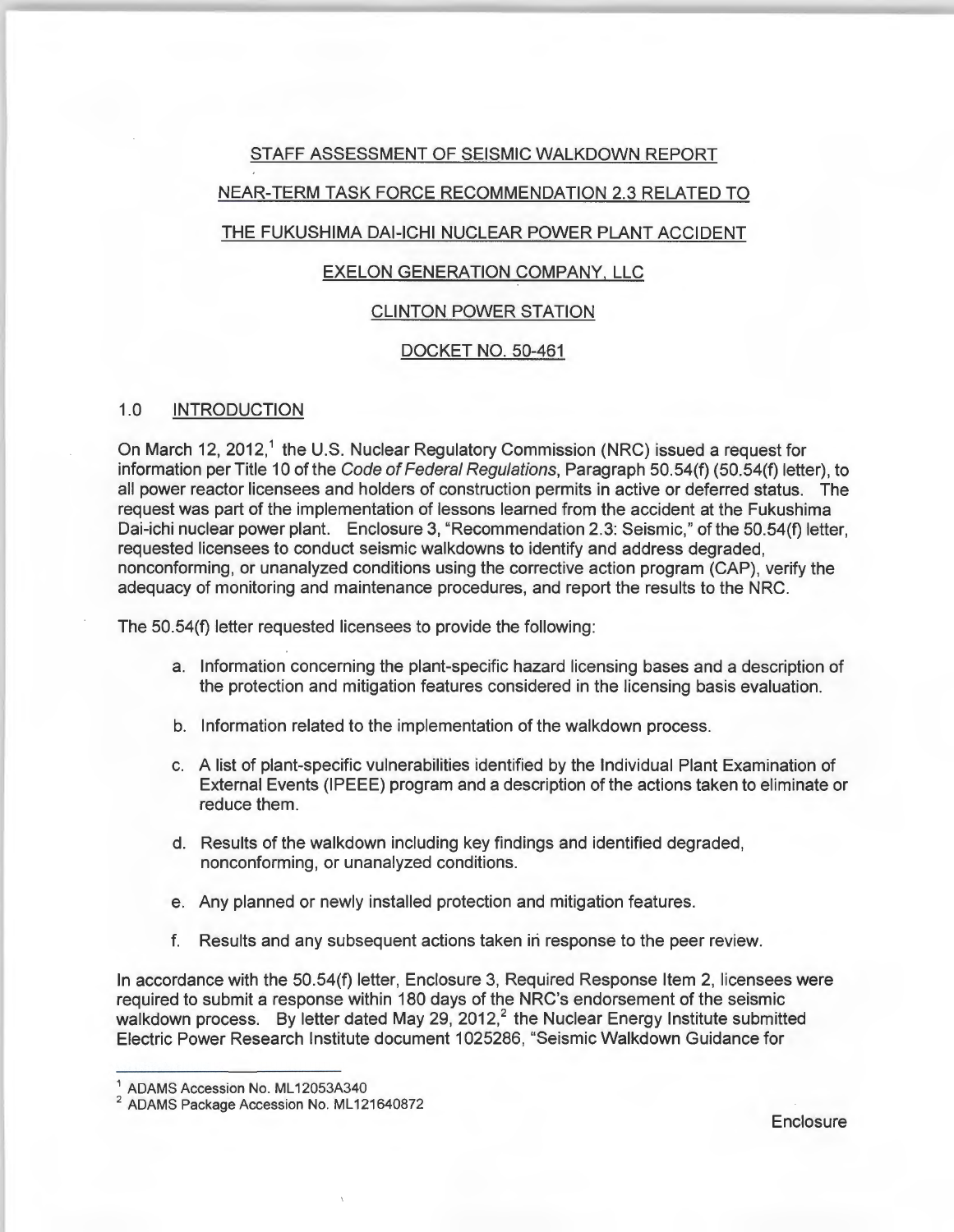Resolution of Fukushima Near-Term Task Force Recommendation 2.3: Seismic," (walkdown guidance) to the NRC staff to consider for endorsement. By letter dated May 31, 2012, $3$  the NRC staff endorsed the walkdown guidance.

By letter dated November 27, 2012,<sup>4</sup> Exelon Generation Company, LLC (the licensee) provided a seismic walkdown report in response to Enclosure 3 of the 50.54(f) letter, Required Response Item 2, for Clinton Power Station, Unit 1 (CPS). By letter dated September 16, 2013<sup>5</sup>, the licensee provided additional information on the completion of inaccessible items and the substitutions made to the list of inaccessible items in order to complete all walkdowns and submit the final walkdown report by December 31 , 2014. The NRC staff reviewed the walkdown report and determined that additional supplemental information would assist the staff in completing its review. In a letter dated November 1, 2013 $^{\rm 6}$ , the NRC staff requested additional information to gain a better understanding of the processes and procedures used by the licensee in conducting the walkdowns and walk-bys . The licensee responded to the NRC staff request by letter dated November 27, 2013.<sup>7</sup>

The NRC staff evaluated the licensee's submittals to determine if the information provided in the walkdown report met the intent of the walkdown guidance and if the licensee responded appropriately to Enclosure 3 of the 50.54(f) letter.

## 2.0 REGULATORY EVALUATION

The structures, systems, and components (SSCs) important to safety in operating nuclear power plants are designed either in accordance with, or meet the intent of, Appendix A to 10 CFR Part 50, General Design Criteria (GDC) 2: "Design Bases for Protection Against Natural Phenomena," and Appendix A to 10 CFR Part 100, "Reactor Site Criteria." GDC 2 states that SSCs important to safety at nuclear power plants shall be designed to withstand the effects of natural phenomena such as earthquakes, tornadoes, hurricanes, floods, tsunami, and seiches without loss of capability to perform their safety functions.

For initial licensing, each licensee was required to develop and maintain design bases that, as defined by 10 CFR 50.2, "Definitions," identify the specific functions that an SSC of a facility must perform, and the specific values or ranges of values chosen for controlling parameters as reference bounds for the design.

The design bases for the SSCs reflect appropriate consideration of the most severe natural phenomena that have been historically reported for the site and surrounding area. The design bases also reflect sufficient margin to account for the limited accuracy, quantity, and period of time in which the historical data have been accumulated.

The current licensing basis is the set of NRC requirements applicable to a specific plant, including the licensee's docketed commitments for ensuring compliance with, and operation within,

 $^3$  ADAMS Accession No. ML12145A529<br> $^4$  ADAMS Package Accession No. ML12340A346

<sup>&</sup>lt;sup>5</sup> ADAMS Accession No. ML13260A083

<sup>&</sup>lt;sup>6</sup> ADAMS Accession No. ML 13304B418<br><sup>7</sup> ADAMS Accession No. ML 13331 B501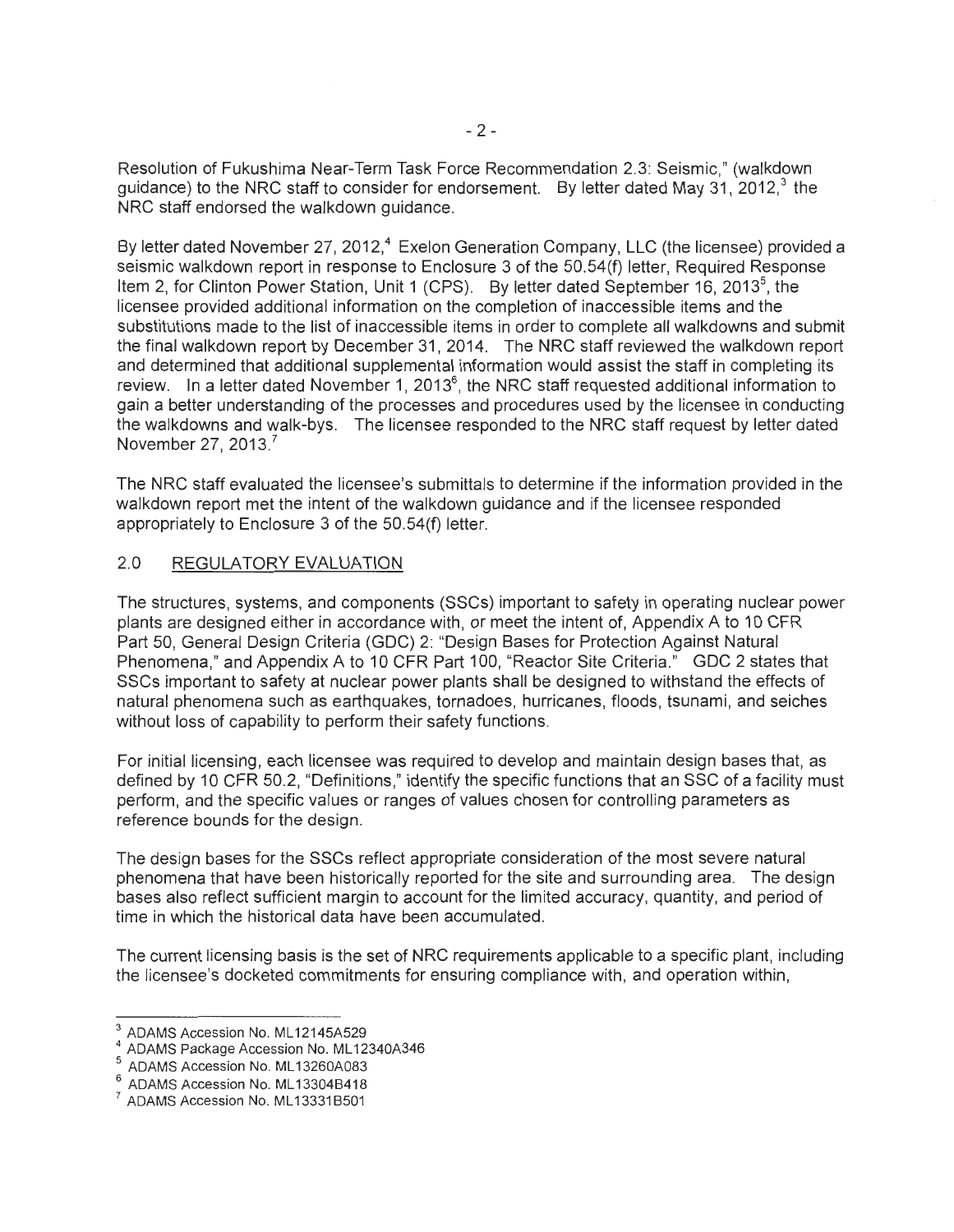applicable NRC requirements and the plant-specific design basis, including all modifications and additions to such commitments over the life of the facility operating license.

## 3.0 TECHNICAL EVALUATION

## 3.1 Seismic Licensing Basis Information

The licensee provided information on the plant-specific licensing basis for the Seismic Category I SSCs for CPS in Section 1.0 of the walkdown report. Consistent with the walkdown guidance, the NRC staff noted that the report includes a summary of the safe-shutdown earthquake and a description of the codes, standards, and methods that were used in the design of the Seismic Category I SSCs for meeting the plant-specific seismic licensing basis requirements.

Based on the NRC staff's review, the staff concludes that the licensee has provided information on the plant-specific seismic licensing basis and a description of the protection and mitigation features considered in the licensing bases evaluation consistent with Section 8, "Submittal Report," of the walkdown guidance.

## 3.2 Seismic Walkdown Methodology Implementation

Section 2, "Personnel Qualifications"; Section 3, "Selection of SSCs"; Section 4, "Seismic Walkdowns and Area Walk-Bys"; and Section 5, "Seismic Licensing Basis Evaluations," of the walkdown guidance provide information to licensees regarding the implementation of an appropriate seismic walkdown methodology. By letter dated July 2, 2012, $^8$  the licensee confirmed that it would use the walkdown guidance to perform the seismic walkdowns at CPS.

The walkdown report dated November 27, 2012, did not identify deviations from the walkdown guidance.

The NRC staff reviewed the following sections of the walkdown methodology implementation provided in the walkdown report:

- Personnel Qualifications
- Development of the Seismic Walkdown Equipment Lists (SWELs)
- Implementation of the Walkdown Process
- Licensing Basis Evaluations and Results

### 3.2.1 Personnel Qualifications

Section 2, "Personnel Qualifications," of the walkdown guidance provides licensees with qualification information for personnel involved in the conduct of the seismic walkdowns and area walk-bys.

The NRC staff reviewed the information provided in Section 3 and Appendix A of the walkdown report, which includes information on the walkdown personnel and their qualifications. Specifically, the NRC staff reviewed the summary of the background, experience, and level of

<sup>&</sup>lt;sup>8</sup> ADAMS Accession No. ML12193A081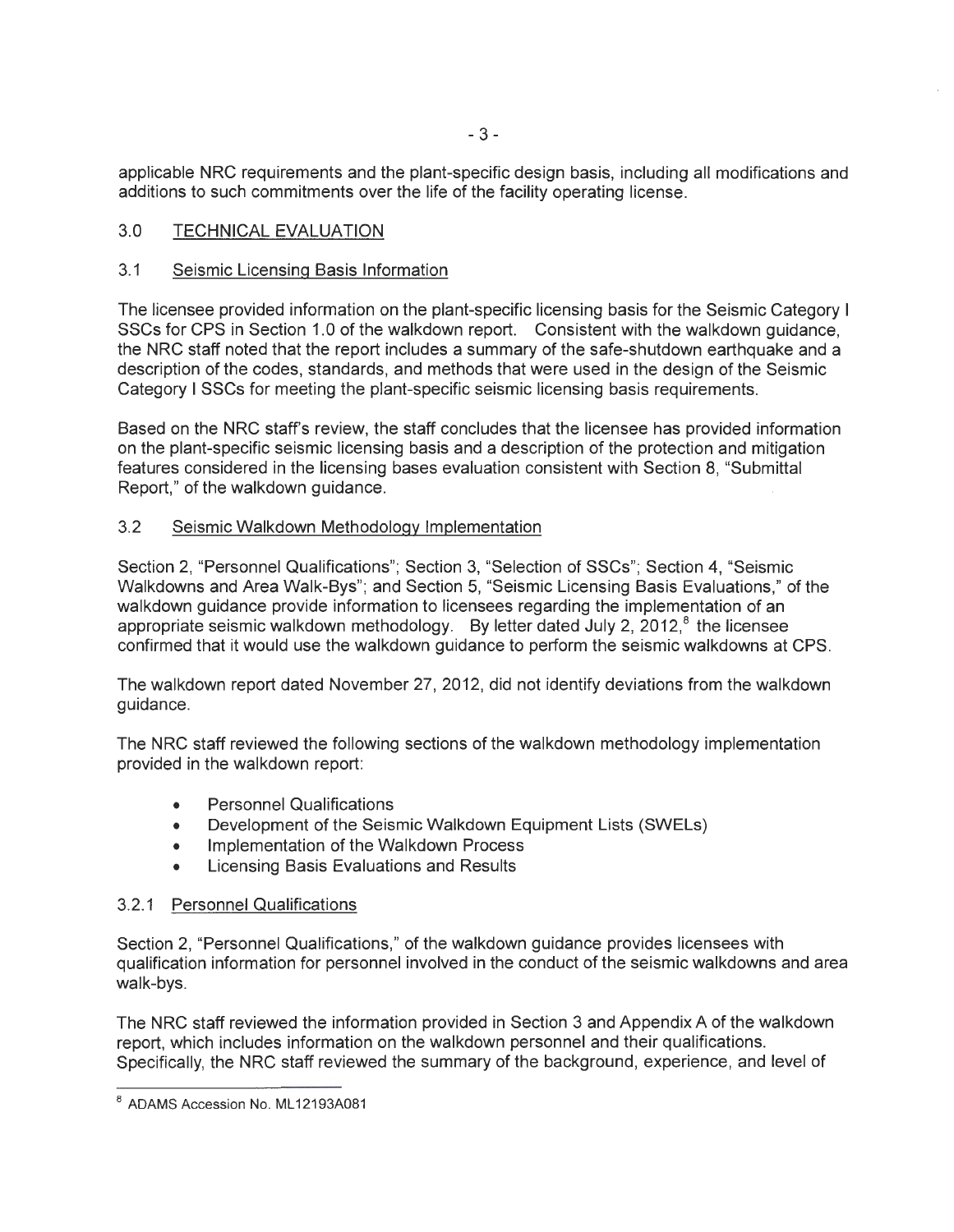involvement for the following personnel involved in the seismic walkdown activities: equipment selection personnel, seismic walkdown engineers (SWEs), licensing basis reviewers, IPEEE reviewers, peer review team, and operations staff.

The NRC staff noted that the walkdown report did not clearly describe the role of the operations staff beyond the selection of the SWEL items. In its response to a request for additional information (RAI) 1, the licensee clarified that operations personnel reviewed the final SWEL and were involved in the walkdowns when potential operability issues were noted by the SWEs.

Based on the review of the licensee's submittals, the NRC staff concludes that those involved in the seismic walkdown activities have the appropriate seismic background, knowledge and experience, as specified in Section 2 of the walkdown guidance.

#### 3.2.2 Development of the SWELs

Section 3, "Selection of SSCs," of the walkdown guidance provides information to licensees for selecting the SSCs that should be placed on the SWELs, so that they can be walked down by qualified personnel.

The NRC staff reviewed the overall process used by the licensee to develop the CPS base list, SWEL 1 (sample list of designated safety functions equipment), and SWEL 2 (sample list of spent fuel pool-related equipment). The licensee provided the base list, SWEL 1 and SWEL 2, in Appendix B of the walkdown report and discussed these lists in Section 4.2.1 of the walkdown report.

The overall equipment selection process followed the screening process shown in Figures 1-1 and 1-2 of the walkdown guidance. Based on Appendix B of the walkdown report, CPS SWEL 1 and 2 meet the inclusion requirements of the walkdown guidance. Specifically, the following attributes were considered in the sample selection:

- A variety of systems, equipment and environments
- IPEEE equipment
- Major new or replacement equipment
- Risk considerations

It is possible that some classes of equipment will not be represented on the SWEL due to individual plant configurations and the walkdown guidance screening process followed to select the final SWEL equipment. The walkdown guidance recognizes this is due to the equipment not being present in the plant (e.g., some plants generate direct current (de) power using inverters and, therefore, do not have motor generators) or the equipment being screened out during the screening process (the screening process is described in Section 3 of the walkdown guidance). Based on the information provided, the NRC staff noted that a detailed explanation was provided justifying cases where specific classes of equipment were not included as part of the SWEL, and concludes that these exclusions are acceptable.

The NRC staff also noted that a rapid drain-down list was not included as part of the SWEL 2, as described in Section 3 of the guidance. In Section 4.2.2.4 of the walkdown report, the licensee stated there are no components that could, upon failure, result in rapid drain-down of the spent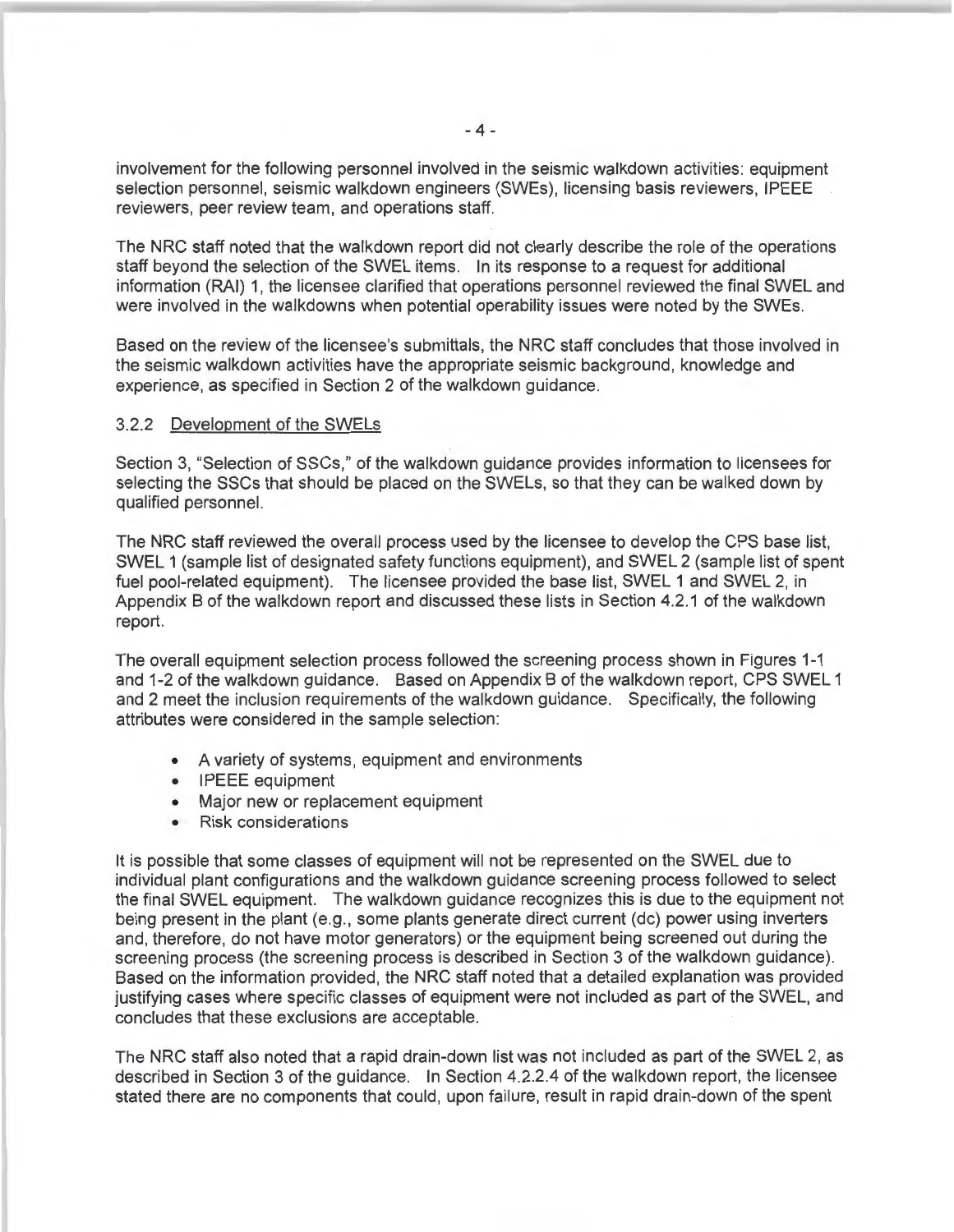fuel pool water level to below 3 meters  $(m)(10 \text{ feet (ft)})$  above the top of the fuel. After reviewing the information provided in this section, the NRC staff concludes that the licensee provided adequate justification for not including a rapid drain-down list as part of the SWEL 2.

In its letter dated September 16, 2013, the licensee stated that it made nine component substitutions in order to complete the walkdowns of inaccessible items by the end of 2014. The licensee stated that the substituted items represent equipment of a comparable condition, design, and environment. The NRC staff reviewed the licensee's proposed plans and the justification provided for the equipment substitution and agrees that the substituted items are comparable to the previous ones and located in similar environmental conditions. In addition, the staff concludes that the substitutions maintained the diversity of the equipment classes represented in the original SWEL.

After reviewing the SWEL 1 and 2 and substitutions, the NRC staff concludes that the sample of SSCs represents a diversity of component types and assures inclusion of components from critical systems and functions, thereby meeting the intent of the walkdown guidance. In addition, the NRC staff notes that the equipment selection personnel were appropriately supported by plant operations staff as described in the walkdown guidance.

### 3.2.3 Implementation of the Walkdown Process

Section 4, "Seismic Walkdowns and Area Walk-Bys," of the walkdown guidance provides information to licensees regarding the conduct of the seismic walkdowns and area walk-bys for each site.

The NRC staff reviewed Section 5 of the walkdown report, which summarizes the results of the seismic walkdowns and area walk-bys, including an overview of the number of items walked down and the number of areas walked-by. The walkdown report states that teams, which consisted of at least two qualified SWEs conducted the seismic walkdowns and area walk-bys. According to the signed seismic walkdown checklists (SWCs) and area walkdown checklists (AWCs), these activities were conducted during the week of September 10, 2012. The walkdown report also states that the SWEs discussed their observations and judgments with each other during the walkdowns. Additionally, the SWEs agreed on the results of their seismic walkdowns and area walk-bys before reporting the results of their review. Appendices C and D of the walkdown report provide the completed SWCs and AWCs, documenting the results for each item of equipment on the SWELs and each area containing SWEL equipment. The licensee used the checklists provided in Appendix C of the walkdown guidance report without modification.

The licensee documented cases of potentially adverse seismic conditions (PASCs) in the checklists for further evaluation. Tables 5-2 and 5-3 of the walkdown report list the PASCs identified during the seismic walkdowns and the area walk-bys. The tables describe how each condition was addressed (e.g., placement in the CAP), its resolution and current status.

By letter dated November 1, 2013, the NRC staff issued two questions in an RAI in order to obtain additional clarification regarding the process followed by the licensee when evaluating conditions identified in the field during the walkdowns and walk-bys. Specifically, in RAI 1, the staff requested the licensee to provide further explanation regarding how a field observation was determined to be a PASC, and to ensure that the basis for the determination was addressed using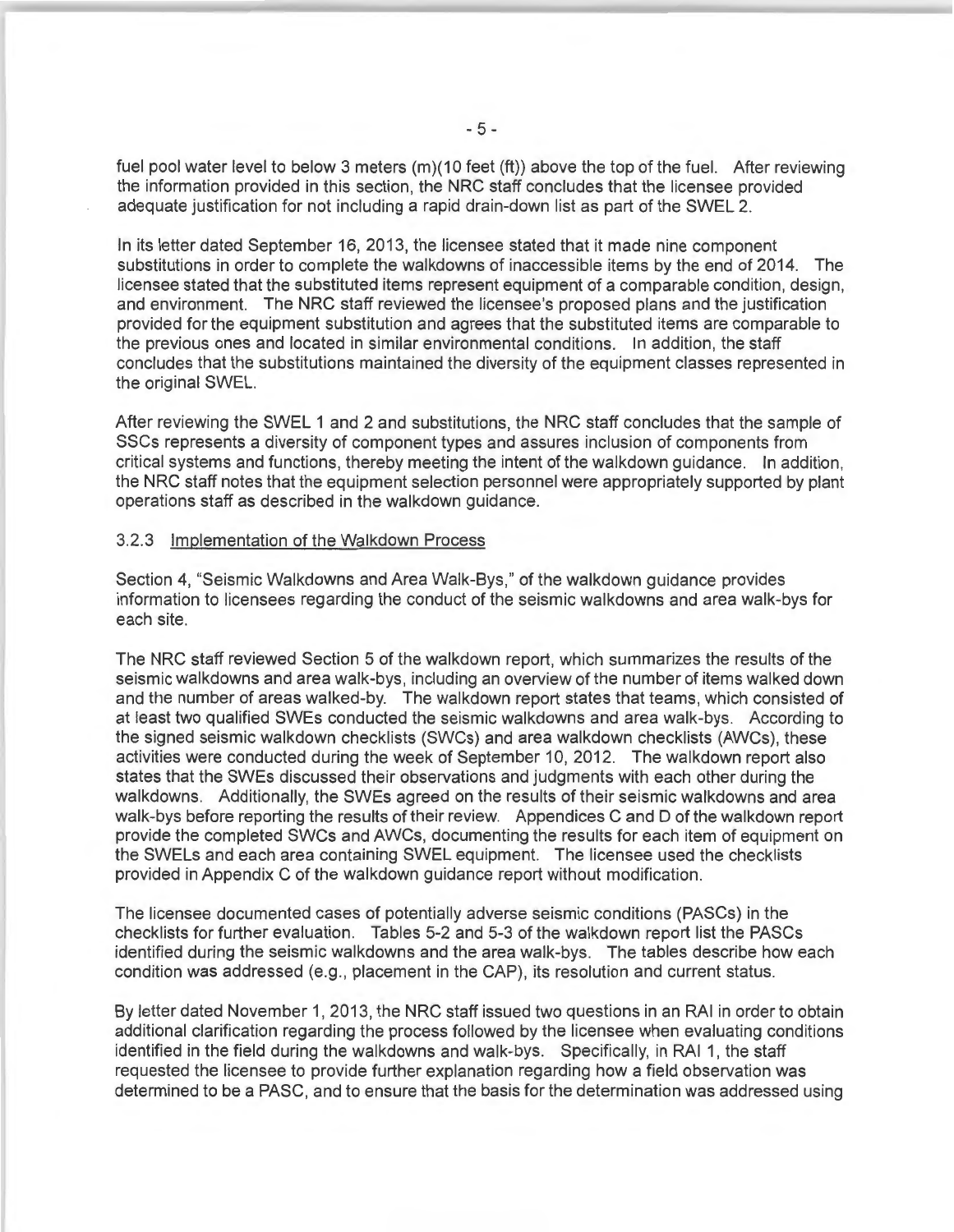normal plant processes and documented in the walkdown report. In its November 27, 2013, response, the licensee confirmed that all conditions identified during the walkdowns and walk-bys were documented as issue reports in the CPS CAP. The licensee referred to Tables 5-2 and 5-3 of the walkdown report, which include all the PASCs identified during the walkdowns and area walk-bys for CPS as well as other potentially adverse conditions. The licensee stated that in addition to addressing the PASCs through the CAP, other non-seismic potentially adverse conditions, such as housekeeping and material conditions items, were identified by SWEs and addressed through the CAP.

After evaluating the licensee's response and reviewing Tables 5-2 and 5-3, the NRC staff concludes that the licensee properly identified and documented the PASCs and summary Tables 5-2 and 5-3 are complete.

In addition to the information provided above, the NRC staff notes that anchorage configurations were verified to be consistent with existing plant documentation for at least 50 percent of the SWEL items, in accordance with Section 4 of the walkdown guidance.

The equipment and areas that were inaccessible during the 180-day period are listed in Table E-1 of the walkdown report. The list of inaccessible items also includes the condition which caused the delay of the walkdown. A limited number of SWEL components (14 total) were inaccessible at the time of the initial walkdowns. The reasons for the inaccessibility were among those allowed by the walkdown guidance.

In addition, the licensee stated that the internally mounted items on 11 electrical cabinets were inaccessible due to the energized nature of the cabinets. Section 5.4 of the walkdown report states that although cabinets were not opened during the initial walkdowns, the cabinets will be opened during a later walkdown to ensure that visibly accessible internal component mountings are adequate. However, the external anchorage conditions and the immediate area surrounding these components were included during the initial walkdown. Additionally, the licensee stated that for the inaccessible cabinets, completed walkdowns for similar pieces of equipment did not identify any adverse seismic conditions. Tables A and 8 of the September 16, 2013, letter, provide the revised list of inaccessible SWEL items and cabinets, respectively, including the expected date of completion, noting that in some cases the inaccessible cabinets will be walked down during a system outage after the most recent refueling outage.

In its September 16, 2013, letter, the licensee committed to complete all walkdowns at CPS for the limited number of inaccessible items and cabinets by September 30, 2014, and submit the final walkdown report to the NRC by December 31, 2014.

The NRC staff concludes that the inaccessible equipment list was developed consistent with the walkdown guidance. The licensee's schedule for completion is acceptable, since it is consistent with the timing of Fall 2013 refueling outage and the next scheduled system outages.

Based on the information provided in the licensee's submittals, the NRC staff concludes that the licensee's implementation of the walkdown process meets the intent of the walkdown guidance.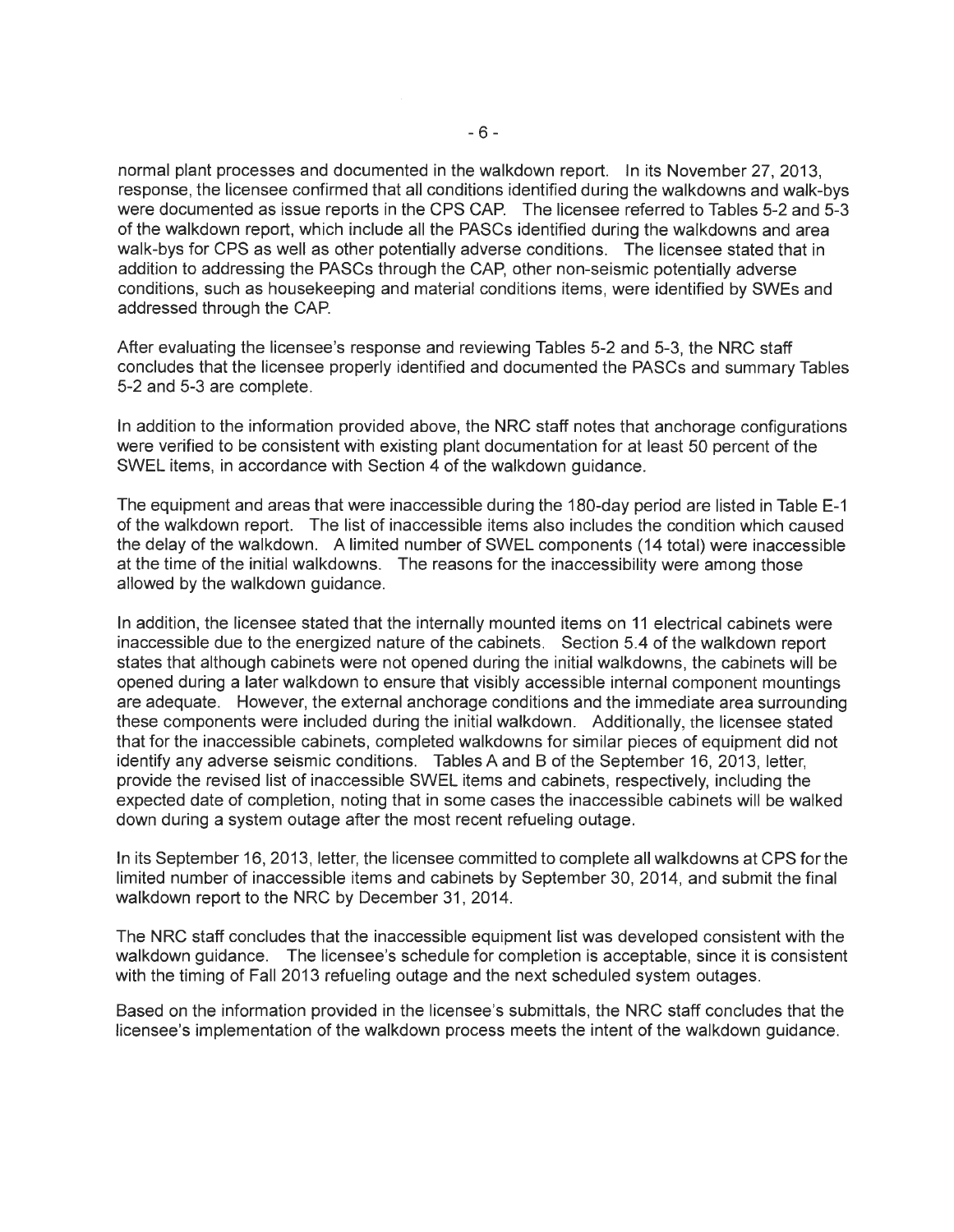## 3.2.4 Licensing Basis Evaluations and Results

Section 5, "Seismic Licensing Basis Evaluations," of the walkdown guidance provides information to licensees regarding the conduct of licensing basis evaluations for items identified during the seismic walkdowns as degraded, nonconforming, or unanalyzed that might have potential seismic significance.

The NRC staff reviewed Section 6 of the CPS walkdown report; which discusses the process for conducting the seismic licensing basis evaluations of the PASCs identified during the seismic walkdowns and area walk-bys. The licensee stated that it performed licensing basis evaluations and resolved PASCs using the plant's CAP. Tables 5-2 and 5-3 of the walkdown report list the key licensee findings and provide a complete list of the potentially degraded, nonconforming, or unanalyzed conditions. These tables also describe the actions taken or planned to address these conditions, including the current status of each of the items the licensee entered into the CAP.

The NRC staff reviewed the CAP entries and the description of the actions taken or planned to address potential deficiencies. The staff concludes that the licensee appropriately identified degraded, nonconforming, or unanalyzed conditions and entered them into the CAP, which meets the intent of the walkdown guidance.

### 3.2.5 Conclusion

Based on the discussion above, the NRC staff concludes that the licensee's implementation of seismic walkdown methodology meets the intent of the walkdown guidance for personnel qualifications, development of SWELs, implementation of the walkdown process, and seismic licensing basis evaluations.

### 3.3 Peer Review

Section 6, "Peer Review," of the walkdown guidance provides licensees with information regarding the conduct of peer reviews for the activities performed during the seismic walkdowns. Page 6-1 of the walkdown guidance identifies the following activities to be conducted during the peer review process:

- Review the selection of the SSCs included on the SWELs.
- Review a sample of the checklists prepared for the seismic walkdowns and area walk-bys.
- Review the licensing basis evaluations.
- Review the decisions for entering the potentially adverse conditions into the CAP.
- Review the walkdown report.
- Summarize the results of the peer review process in the walkdown report.

The NRC staff reviewed the information provided in Section 7 of the CPS walk down report which describes the conduct of the peer review. In addition, the NRC staff reviewed the licensee's response to RAI 2. In RAI 2, the staff requested the licensee to provide additional information on the overall peer review process that was followed as part of the walkdown activities. Specifically, the NRC staff requested the licensee to confirm that the activities identified on page 6-1 of the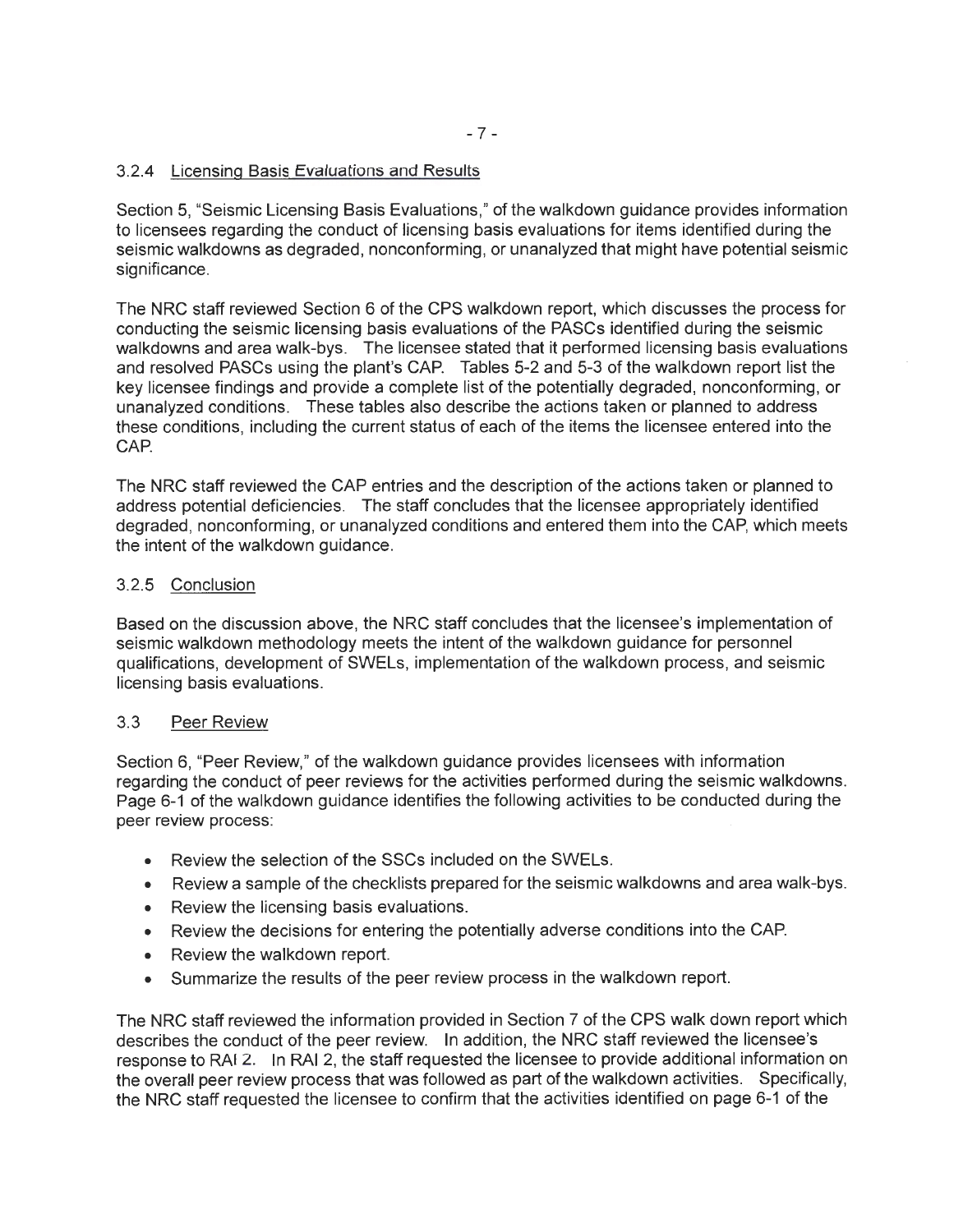walkdown guidance were assessed and documented in the report. The licensee was also requested to confirm that any individual involved in performing any given walkdown activity was not a peer reviewer for that same activity. In its November 27, 2013, letter, the licensee confirmed that all the activities identified on page 6-1 of the walkdown guidance were included as part of the peer review process and referred to the summary of the peer review activities provided in Section 8 and the full peer review report in Appendix F of the walkdown report.

The NRC staff reviewed the licensee's summary of each of these activities, which included a discussion of the peer review team members' qualifications and level of involvement, the peer review findings, and resolution of peer review comments. After reviewing the licensee's submittals, the NRC staff concludes that the licensee sufficiently documented the results of the peer review activities and how these reviews affected the work described in the walkdown report.

Based on the discussion above, the NRC staff concludes that the licensee's results of the peer review and subsequent actions taken in response to the peer review meets the intent of Section 6 of the walkdown guidance.

## 3.4 IPEEE Information

Section 7, "IPEEE Vulnerabilities," of the walkdown guidance provides information to licensees regarding the reporting of the evaluations conducted and actions taken in response to seismic vulnerabilities identified during the IPEEE program. Through the IPEEE program and Generic Letter 88-20, "Individual Plant Examination of External Events for Severe Accident Vulnerabilities," licensees previously performed a systematic examination to identify any plant-specific vulnerabilities to severe accidents.

The licensee provided background information regarding its IPEEE program and referenced several submittals to the NRC. The licensee stated that there were no vulnerabilities, anomalies, or outliers noted during the IPEEE and no improvements were made to the plant following the completion of the IPEEE.

Based on the NRC staff's review of Section 7 of the walkdown report, the staff concludes that the licensee's summary of the IPEEE is consistent with, and meets the intent of, Section 7 of the walkdown guidance.

## 3.5 Planned Upgrades

The licensee did not identify any planned or newly installed protection and mitigation features in the walkdown report.

# 3.6 NRC Oversight

# 3.6.1 Independent Verification by Resident Inspectors

On July 6, 2012,<sup>9</sup> the NRC issued Temporary Instruction (TI) 2515/188 "Inspection of Near-Term Task Force Recommendation 2.3 Seismic Walkdowns." In accordance with the TI, NRC

<sup>&</sup>lt;sup>9</sup> ADAMS Accession No. ML12156A052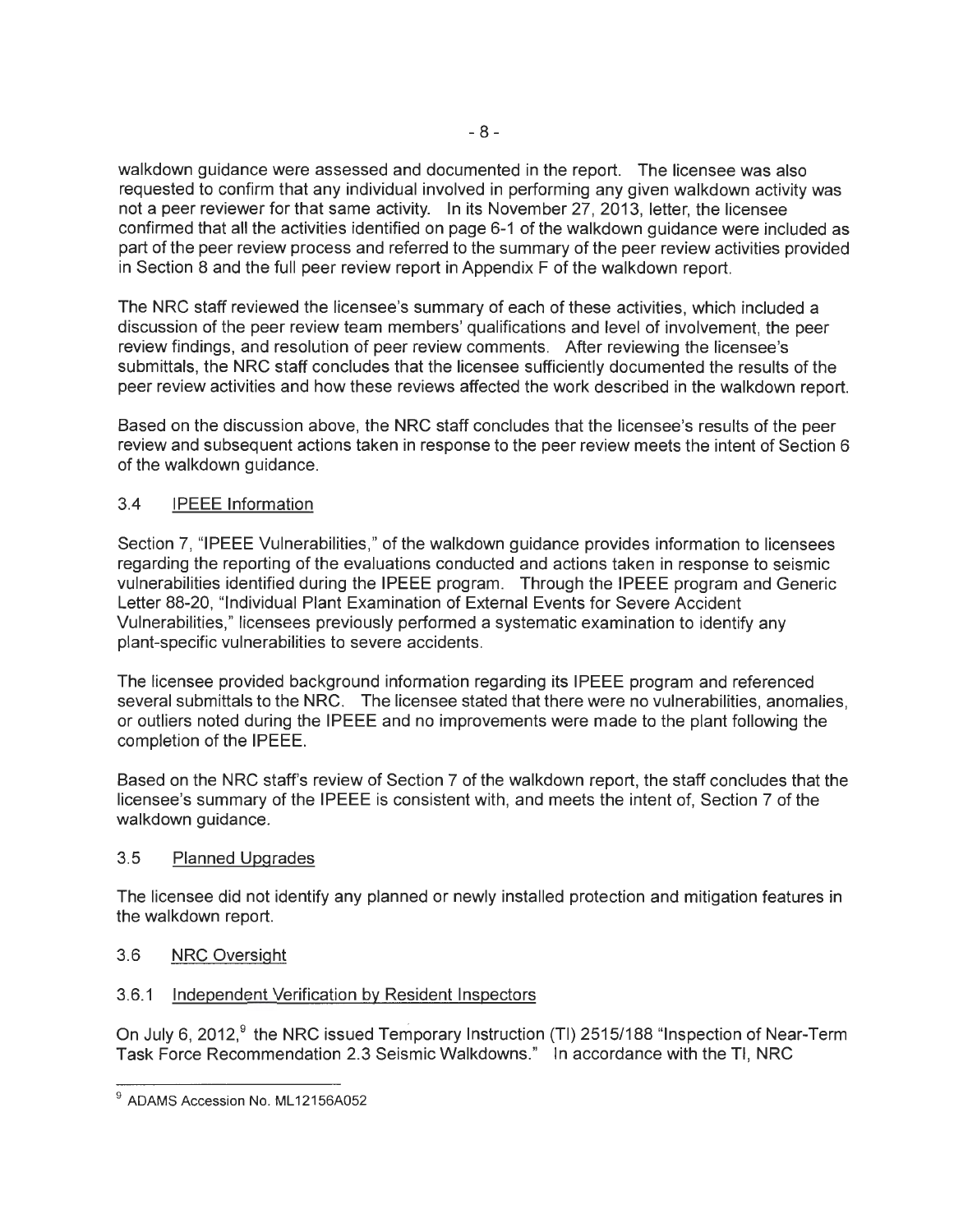inspectors independently verified that the licensee implemented the seismic walkdowns at CPS in accordance with the walkdown guidance. Additionally, the inspectors independently performed walkdowns of a sample of seismic protection features. The inspection report dated January 28,  $2013$ ,<sup>10</sup> documents the results of this inspection.

## 4.0 INACCESSIBLE ITEMS

The equipment and areas that were inaccessible during the 180-day period are listed in Table E-1 of the walkdown report. The list of inaccessible items also includes the condition which caused the delay of the walkdown. A limited number of SWEL components (14 total) were inaccessible at the time of the initial walkdowns. In its September 16, 2013, letter, the licensee committed to complete all walkdowns at CPS for the limited number of inaccessible items and cabinets by September 30, 2014, and submit the final walkdown report to the NRC by December 31, 2014. The licensee's schedule for completion is acceptable, since it is consistent with the timing of Fall 2013 refueling outage and the next scheduled system outages.

## 5.0 CONCLUSION

The NRC staff concludes that the licensee's implementation of seismic walkdown methodology meets the intent of the walkdown guidance. The staff concludes that the licensee, through the implementation of the walkdown guidance activities in accordance with plant processes and procedures, verified the plant configuration with the current seismic licensing basis; addressed degraded, nonconforming, or unanalyzed seismic conditions; and verified the adequacy of monitoring and maintenance programs for protective features. Furthermore, the staff notes that no immediate safety concerns were identified. The staff acknowledges that a supplemental letter will be provided by December 31 , 2014, addressing the remaining inaccessible items consistent with the regulatory commitment. The NRC staff reviewed the information provided and determined that sufficient information was provided to be responsive to Enclosure 3 of the 50.54(f) letter.

<sup>&</sup>lt;sup>10</sup> ADAMS Accession No. ML13028A501